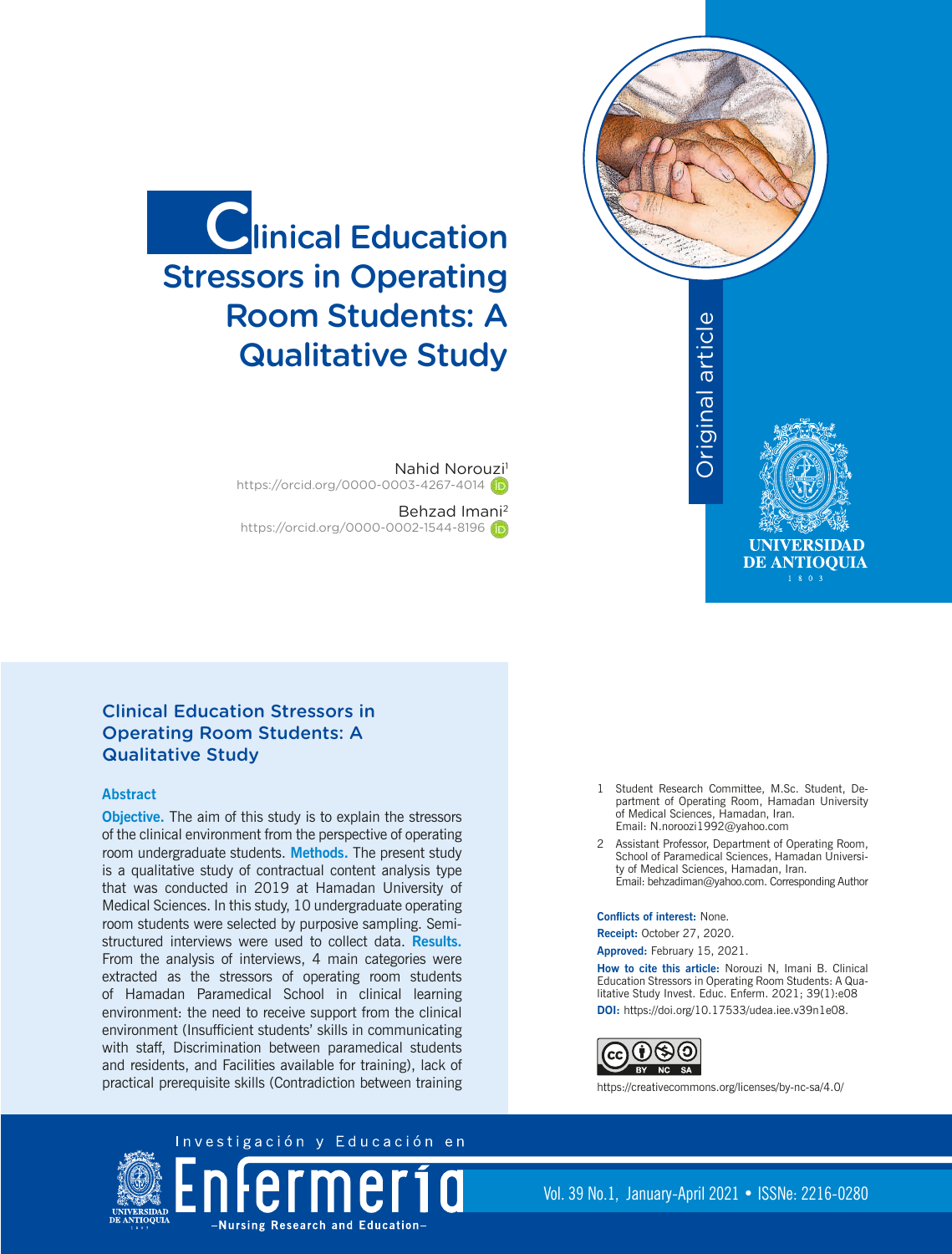and performance, and Lack of prerequisite knowledge for clinical practice), poor supportive and communication performance related to the instructor (Insufficient support of the instructor to the students against the medical staff, Evaluation criteria for instructors, and Treatment of instructor with students in presence of others), and psychological needs (Concerns about career prospects, Lack of motivational factors, and Lack of supportive counseling).**Conclusion.** The results of this study showed that Operating room students are faced with many stressors in the clinical learning environment. All stressors identified in this study affected the students' learning in the clinical setting. Lack of support for students in the clinical environment, poor practical skills training, poor support and communication performance related to the instructor, and poor psychological support of students are the factors that cause operating room student stress in the clinical environment.

**Descriptors:** knowledge; communication; learning; students; clinical clerkship; qualitative research

### Estresores de la educación clínica de los estudiantes en el quirófano: un estudio cualitativo

### **Resumen**

**Objetivo.** El objetivo de este estudio es explicar los factores estresantes del entorno clínico desde la perspectiva de los estudiantes de pregrado que hacen prácticas en el quirófano. **Métodos.** Es un estudio cualitativo del tipo de análisis de contenido contractual que se realizó en 2019 en la Universidad de Ciencias Médicas de Hamadan (Irán). En esta investigación, se seleccionaron 10 estudiantes de pregrado mediante muestreo intencional y se utilizaron entrevistas semiestructuradas para recopilar datos. **Resultados.** A partir del análisis de las entrevistas, se extrajeron cuatro categorías principales como factores estresantes de los estudiantes en entornos de aprendizaje clínico en el quirófano: 1) la necesidad de recibir apoyo del entorno clínico —habilidades insuficientes de los estudiantes para comunicarse con el personal, discriminación entre estudiantes y residentes, e disponibilidad de instalaciones para la capacitación—; 2) falta de habilidades prácticas —contradicción entre capacitación y desempeño, y falta de prerrequisitos de conocimientos para la práctica clínica—; 3) pobre apoyo y comunicación con el instructor —apoyo insuficiente del instructor a los estudiantes, falta de criterios de evaluación para los instructores y de la forma como este debe tratar a los estudiantes en presencia de otros—, y 4) necesidades psicológicas —preocupación por las perspectivas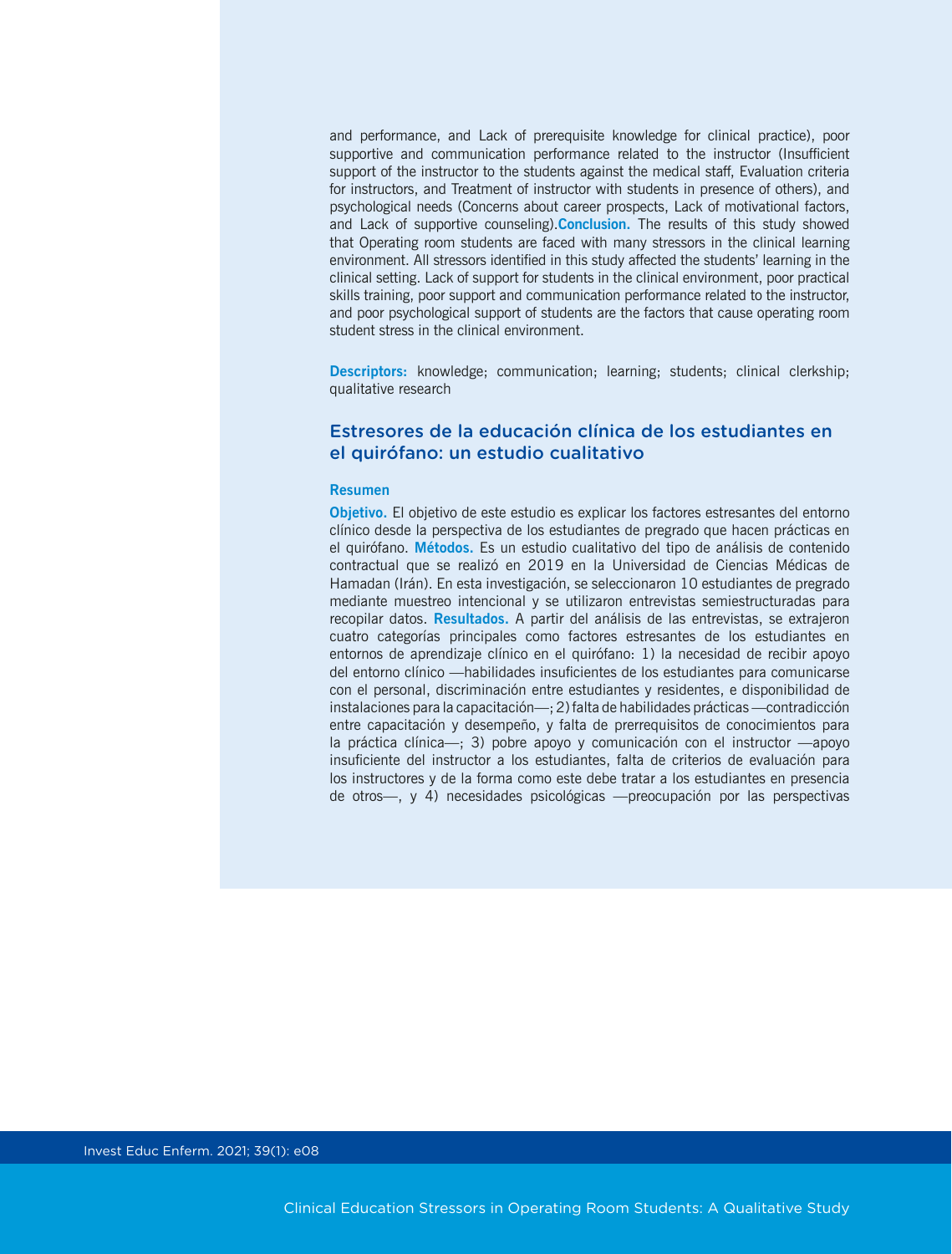de la carrera, falta de factores motivacionales y de apoyo en el asesoramiento—. **Conclusión.** Los resultados de este estudio indican que la falta de apoyo en el ambiente clínico, las pobres destrezas prácticas, el insuficiente apoyo del instructor y sicológico que se brinda a los estudiantes son los factores causantes de estrés en el ambiente de prácticas clínicas en el quirófano.

**Descriptores:** conocimiento; comunicación; aprendizaje; estudiantes; prácticas clínicas; investigación cualitativa.

### Fatores de estresse da educação clínica de alunos em sala de cirurgia: um estudo qualitativo

### **Resumo**

**Objetivo.** O objetivo deste estudo é explicar os fatores de estresse do ambiente clínico na perspectiva de alunos de graduação em centro cirúrgico. **Métodos.** Tratase de um estudo qualitativo do tipo análise de conteúdo contratual, realizado em 2019 na Hamadan University of Medical Sciences (Irã). Nesta pesquisa, 10 alunos de graduação foram selecionados por meio de amostragem intencional. Entrevistas semiestruturadas foram utilizadas para a coleta de dados. O método de análise de conteúdo contratual foi utilizado para determinar as questões relevantes. **Resultados.** A partir da análise das entrevistas, quatro categorias principais foram extraídas como fatores de estresse de alunos em ambientes de aprendizagem clínica em sala de cirurgia: 1) a necessidade de apoio do ambiente clínico - habilidades insuficientes dos alunos para se comunicarem com a equipe, discriminação entre alunos e residentes, e disponibilidade de instalações de treinamento-, 2) falta de habilidades práticas -contradição entre treinamento e desempenho, e falta de prérequisitos de conhecimento para a prática clínica-, 3) suporte e sua comunicação do relacionado com o instrutor - suporte insuficiente do instrutor para alunos, critérios de avaliação para instrutores e como que o instrutor trata os alunos na presença de outras pessoas - e 4) necessidades psicológicas - preocupação com as perspectivas de carreira, falta de fatores motivacionais e falta de apoio na assessoria. **Conclusão.**  Os fatores de estresse são importantes na educação clínica desses alunos, mas, reconhecendo as causas subjacentes, se pode tomar decisões necessárias para modificar as mesmas.

**Descritores:** conhecimento; comunicação; aprendizagem; estudantes; estágio clínico; pesquisa cualitativa.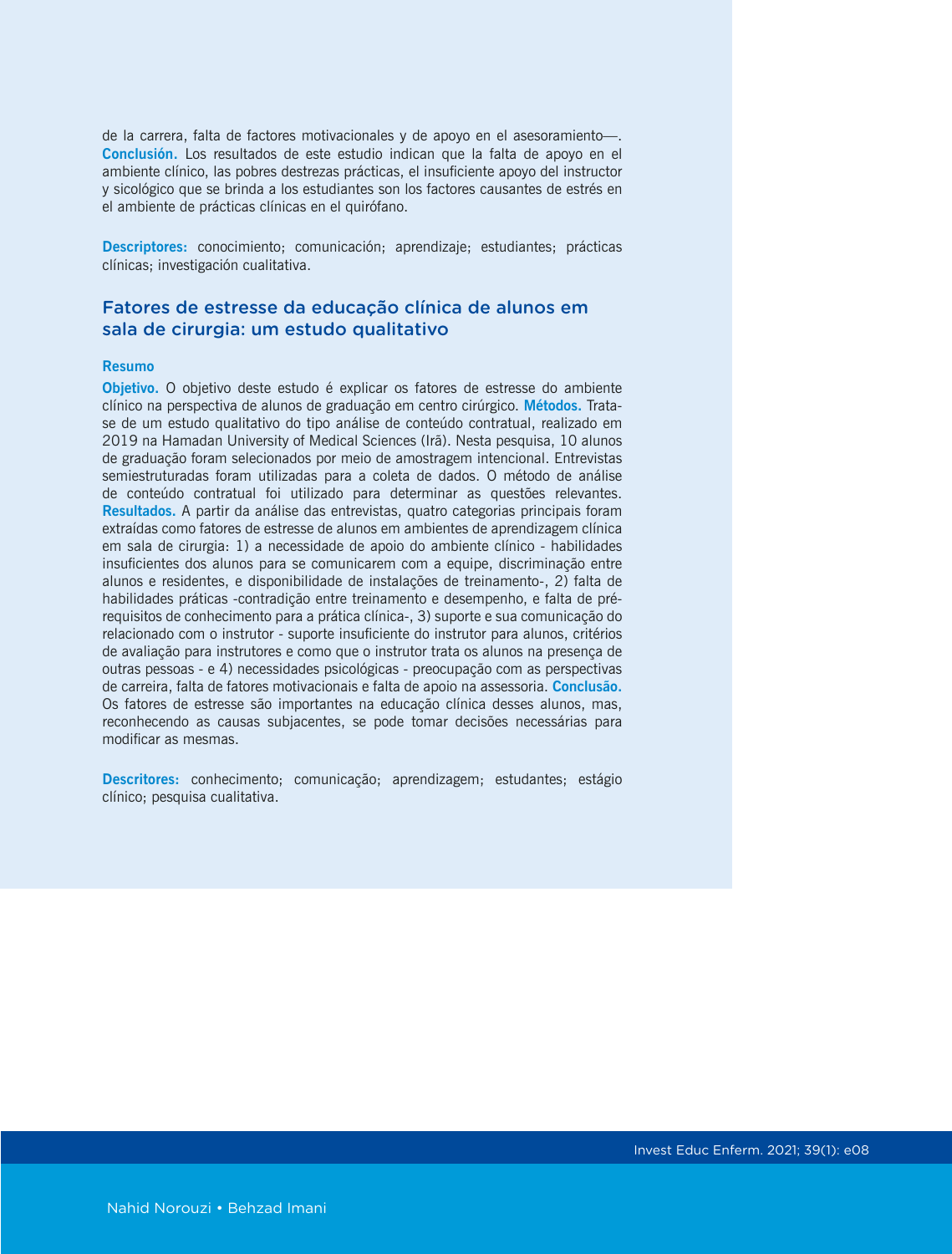### **Introduction**

he clinical environment is widely accepted as a key place for nursing and paramedical students to learn.<sup>(1)</sup> Clinical learning environment is an integral part of education program, accounting for half of the curriculum; because in these conditions, the student can combine and use a large volume of learned content.<sup>(2)</sup> The operating room ward is one of the medical wards of the hospital, which is known as one of the riskiest wards of the hospital due to organizational, educational, environmental, and technological needs, where the most dangerous procedures are performed.(3) Researchers have argued that the operating room environment is an important area for educating surgical technologists, $(4)$  where the student must learn to maintain patient safety, develop clinical skills related to pre-, intra- and postoperative care create coordination and integration between their theoretical and practical knowledge, and teamwork skills in all critical and non-critical situations in such a stressful environment.<sup>(5)</sup>

Learning and adapting to different types of skills and work roles in the operating room environment is difficult; since students have to be trained in many interventions in the surgical process before, during and after surgery. However, studies show that graduates lack the skills needed to perform clinical skills.(6) In addition, there seem to be issues that prevent students from learning effectively; because students cannot perform what they learn in practice. Even students who are fully aware of the theory are likely to have problems at the client's bedside and are unable to provide care and perform skills independently.<sup>(7)</sup> On the other hand, stress is an integral part of human life that human beings face frequently today.<sup>(8)</sup> Stress is a force and a stressor is something that applies stress to an individual. Many studies have shown that stressors have a negative effect on individual's performance and health. There are at least three distinct stressors in the field of education; the learning expected, learning environment, and the instructor.<sup>(9)</sup>

Operating room students are also affected by various stresses of clinical education, that mostly contextual and environmental factors cause this stress. (10) Experience of stress and tension can have negative effects on students' learning and clinical success and overshadow on academic performance and lead to physical and psychological disorders.<sup>(11)</sup> Undoubtedly, recognizing stressors is the first step to reduce them, and one of the best and most reliable sources to study these factors are the students themselves since they have a direct presence and interaction with the clinical education process. Awareness of stressful sources, limiting them, or raising the level of scientific and professional awareness of students makes it possible to increase their adaptation to different situations and provide a suitable environment for clinical training.(12)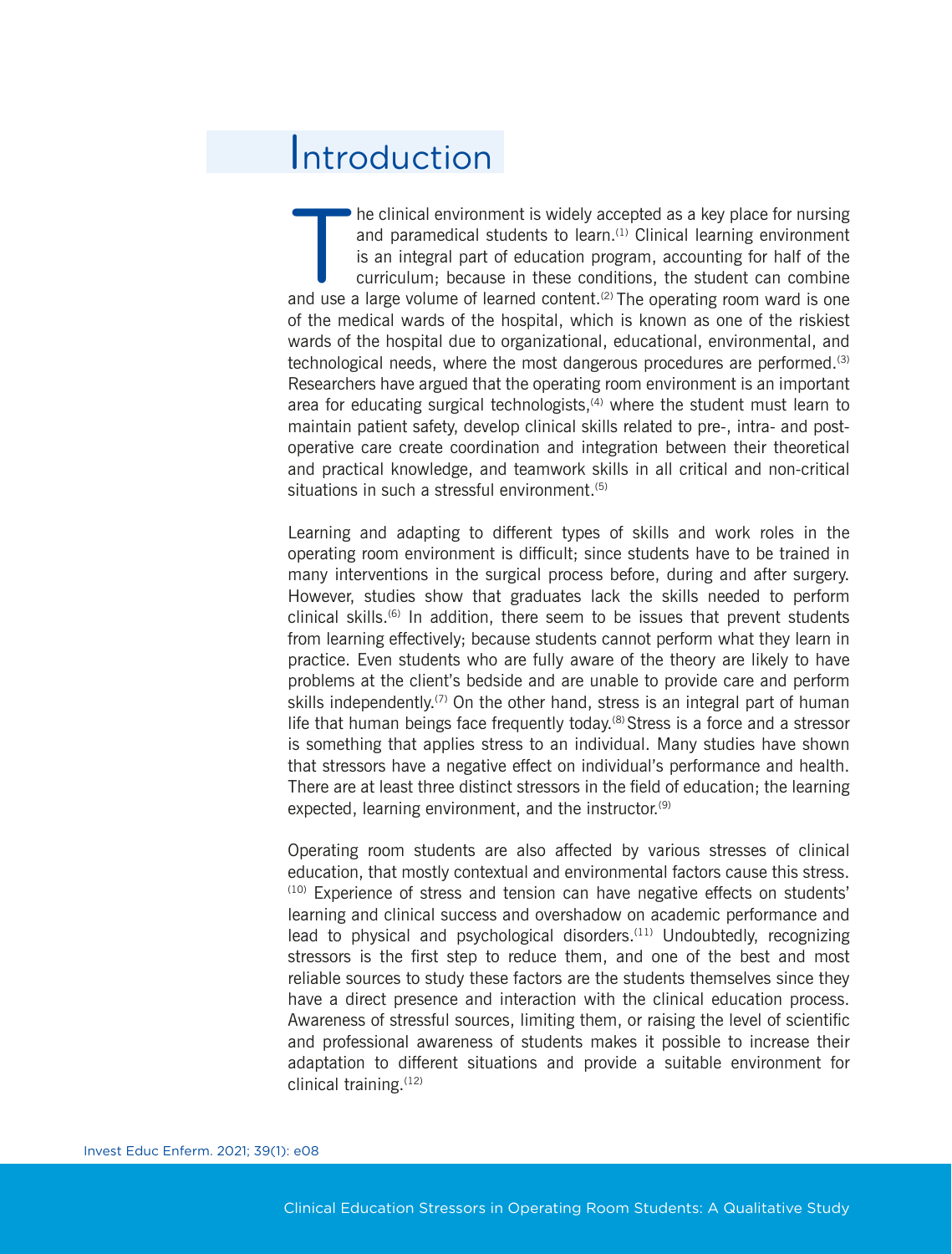Since the mental and physical health of individual students significantly influences the construction and growth of the country, the need for research on stress and identifying related factors among student communities is of particular importance. Thus, the researcher, based on her clinical and educational experiences, decided to conduct the present study to get a deeper and more comprehensive view on operating room students' perception of clinical education with a qualitative approach aimed at explaining the stressors of clinical education from the perspective of undergraduate students in the operating room of Hamadan University of Medical Sciences in 2019.

# Methods

**Study setting.** The present study was a qualitative study using a contractual content analysis approach performed at Hamadan University of Medical Sciences, Hamadan, Iran.

**Participants.** Purposive sampling method was used for sampling students. 10 undergraduate operating room students were selected to review the data. In order to obtain a wide range of experiences and perspectives, both sexes were selected, 5 of which were male and 5 female and the age of the participants in the present study was between 19 and 25 years. Inclusion criteria included students who had at least one semester of clinical work experience and also were willing to participate in the study. Exclusion criteria were unwillingness to continue the participation in research for any reason.

**Ethical considerations.** The present study was conducted after receiving permission (IR.UMSHA. REC.1398.860) from the ethics committee of Hamadan University of Medical Sciences, Hamadan, Iran. Written informed consent was obtained from the participants to participate in the study. Anonymity, confidentiality of information, and the right to withdraw were considered during the study.

**Data collection.** Semi-structured interviews were used for data collection. The interviews were conducted individually and in the student internship area, in a quiet and peaceful place, which was desired by the participants, in a period of 20-40 minutes. The interview was recorded with the permission of the participants. To guide the interview direction toward the phenomenon under study, the researcher asked questions such as: What comes to your mind when you hear the word stress in the clinical environment? Have you ever had an unpleasant experience of stress in a clinical setting? In addition, exploration questions were used, such: Can you explain more? What do you mean? The interviews were transcribed with Microsoft Word software and prepared for analysis. During the study, numbers (P1, P2, P3, etc.) were used instead of the names of the participants. Interviews were conducted with 10 participants until data saturation.

**Data analysis.** In this study, the data were analyzed by the methodology of Granheim and Landman. In the first step, the text of the interviews was transcribed and used as the main research data. In the second step, the text was divided into semantic units. In the third step, abstract semantic units design and code selection were performed. According to the participants' experiences, overt and covert concepts were identified in the form of sentences or paragraphs of their words and signifying codes, followed by coding and summarizing. In the fourth step, based on the constant comparison of similarities, differences and proportions, the codes that indicated a single subject were placed in a category and subcategories and categories were classified and key codes were formed. Ambiguous points were reviewed by participants in subsequent interviews, in such a way that the points of ambiguity were removed and the position of the codes in each category was completely determined. In the fifth step at the interpretive level, the summary and central themes of each category were identified and the primary and abstract concepts were extracted.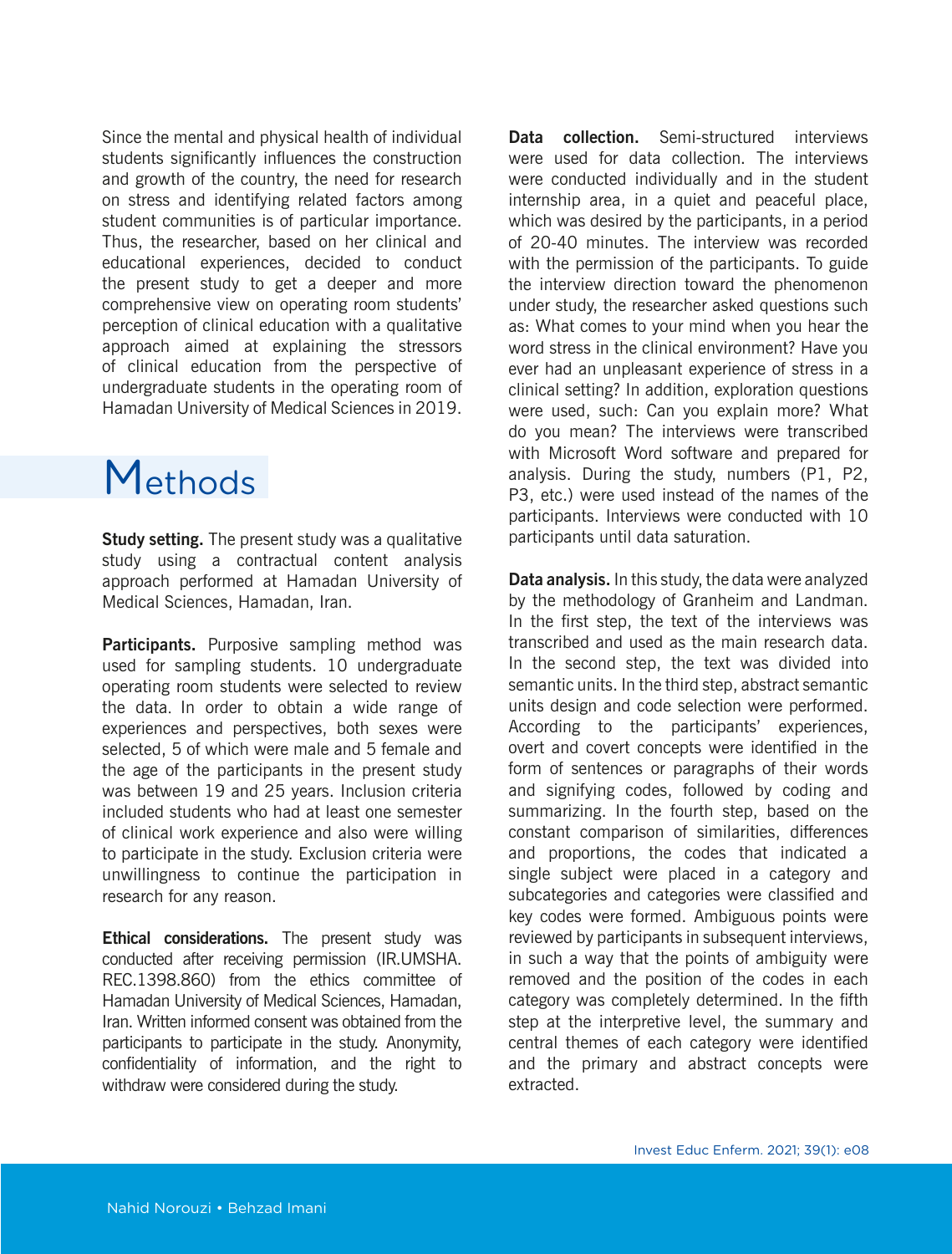**Rigor.** Four criteria of validity, credibility, reliability and transferability were used for the research rigor of Lincoln & Guba. For reliability of research, the researcher used Triangulation methods, prolong data engagement, member check, and persistent observation. For validity, the researcher tried to guarantee the validity of this research by preserving the documents related to different stages of research and reviewed by the supervisor. The research credibility was provided by such measures as participants review. For transferability, sufficient and detailed descriptions as well as the maximum variety were used.

### Results

The contractual content analysis of data revealed four main themes: Need to receive support from the clinical environment, Lack of practical prerequisite skills, Poor supportive and communication performance related to the instructor, Psychological needs.

### Theme 1. Need to receive support from the clinical environment

According to the students, having a suitable environment in which they can use all their mental and physical strength to gain new experiences is a prerequisite for effective education. This theme is very general and covers a wide range of dimensions, such as students' inadequate skills in communicating with staff in the internship environment, facilities available for training in the operating room environment, discrimination between paramedical students and surgical residents

**Insufficient students' skills in communicating with staff.** Students need communication and learning from staff to gain positive learning experiences. Lack of proper communication with staff is one of the main obstacles to clinical learning and inappropriate cooperation, and

communication between staff and students is one of the problematic issues in clinical education. In this regard, a participant stated the following: *... Operating room staff are not justified in how to treat the student; the student is the one who is there to learn and is not going to take their place, and if they teach something to us, it will be added to our knowledge and this field. They do not teach the student anything for any reason and establishing communication with them is not easy...* (Male student / 4th semester).

**Discrimination between paramedical students and surgical residents.** Lack of equipment and facilities in line with the acquisition of clinical skills in teaching centers for different groups of students were expressed in the form of phrases like: *undesirable dressing rooms and wardrobes for students in hospitals, lack of a place for conference and scientific discussion with clinical instructors, the need to communicate the same on the part of the personnel of departments with all students, whether medical or nonmedical, not treating medical and non-medical students equally concerning the requirement to observe appearance criteria and differences in the quality of welfare and educational services, and respected in interactions. These are the most common form of discrimination between nursing and medical students. In this regard, a participant stated the following: ... When a surgical resident unsterilized several pairs of gloves, no one warns him, but if the operating room students do this, the whole operating room will ruin him/her, telling: you do not know, don't come to the operation in such embargo conditions when we do not have extra gloves for you. Why do they discriminate between us??* ..." (Male student / 8th semester).

**Facilities available for clinical training.** Clinical education status of students requires the provision of facilities and equipment in the clinical environment and the development of educational space, which can be useful in improving the clinical education situation. For learning the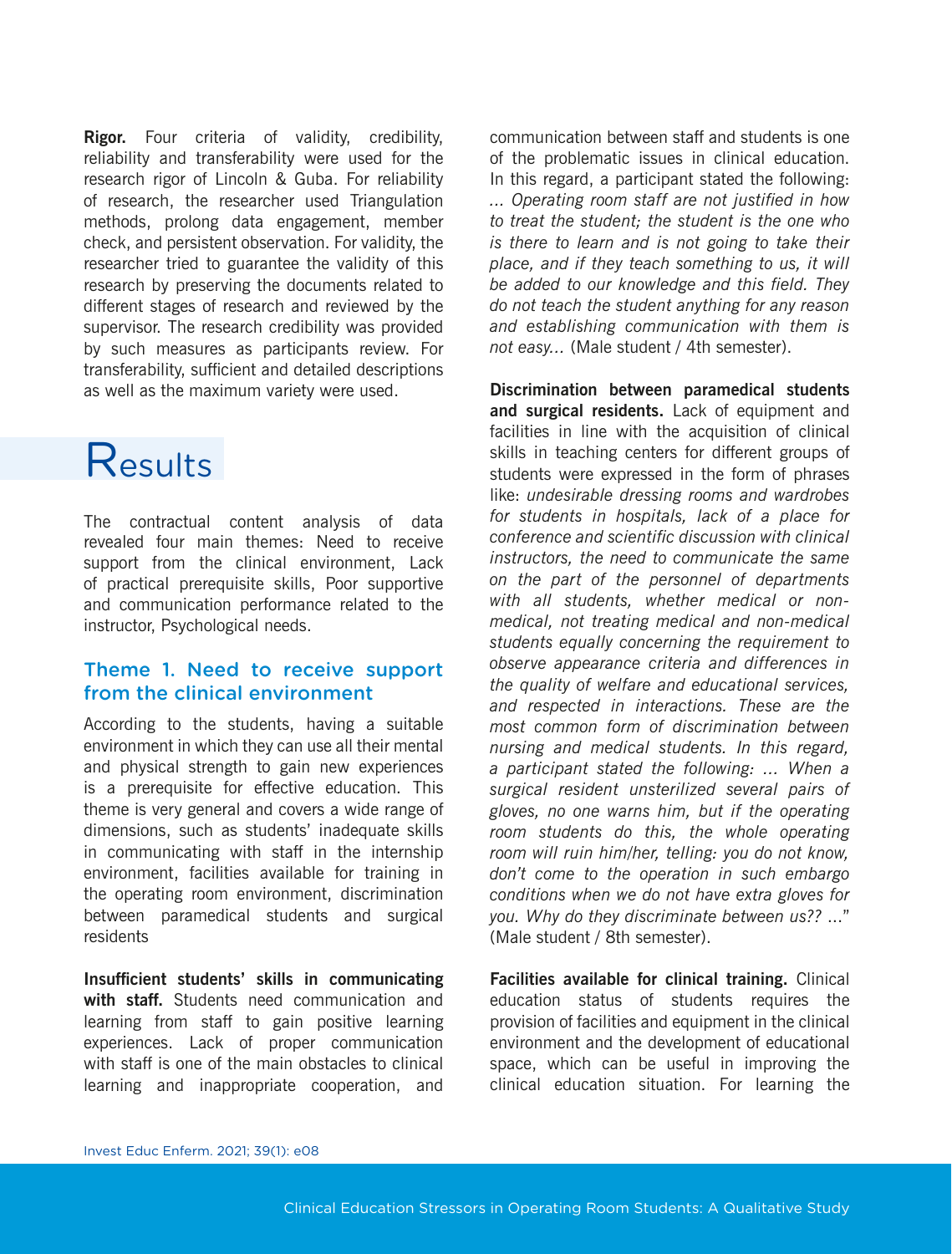minimum requirements, resources and facilities such as reference books, moulage, and student conferences during internships should be provided for the students. In this regard, a participant stated the following: ...*We do not have a conference hall in internship site, in the mornings when we come, our instructor gathers us in the room to give a brief explanation about the surgery and we have to stand for half an hour until the conference is over and we only understand the first 10 minutes. In the remaining of the sessions, we are under pressure, we are thinking of finding a place to*  sit, or our legs are tired ... (Female student / 6<sup>th</sup> semester).

### Theme 2. Lack of practical prerequisite skills

This theme also includes sub-themes including lack of prerequisite practical knowledge and contradiction between theory training and performance and routine in hospital.

**Lack of prerequisite knowledge.** Inference from the participants' experiences shows that the existence of theoretical knowledge, in addition to providing a learning environment, acts as a determining factor in students' attitudes toward instructors, and the lack of prerequisite practical knowledge slows down the teaching-learning process and leads to formation of conflict between the instructor and the student. In this regard, a participant stated the following: *The gap between theory and practice should be small; when we read a surgical technique in the 3rd semester and now, we practically learn it in to the 5th semester in our internship, we do not remember*  anything. (Male student / 6<sup>th</sup> semester).

**Contradiction between theory training and performance and routine in the hospital.** The gap between theory and practice has side effects on students; they cannot adapt to the situation due to the conflicts between the expectations of professors and the realities of the workplace, and undesirable physical and psychological problems occur, including feelings of disability, depression,

anxiety, lack of security due to inefficiency in the workplace and eventually leaving the profession. In this regard, a participant stated the following: *What we read in the textbooks are very different from what we see in the internship, and that makes us unaware of doing something, and when something is assigned to us, we get a lot of stress to do it, and the staff thinks that we do not know how to work* (Female student / 8th semester).

**Lack of prerequisite knowledge.** Inference from the participants' experiences shows that the existence of theoretical knowledge, in addition to providing a learning environment, acts as a determining factor in students' attitudes toward instructors, and the lack of prerequisite practical knowledge slows down the teaching-learning process and leads to formation of conflict between the instructor and the student. In this regard, a participant stated the following: *The gap between theory and practice should be small; when we read a surgical technique in the 3rd semester and now, we practically learn it in to the 5th semester in our internship, we do not remember*  anything. (Male student / 6<sup>th</sup> semester).

### Theme 3. Poor supportive and communication performance related to the instructor

According to this theme, some instructors convey confidence and support to students and others convey stress and tension. This means that in addition to environmental factors and factors related to student readiness, factors related to the instructor significantly and even more than the previous two items affect the effectiveness of clinical education and student stress. This theme covers several sub-themes such as insufficient support of instructors to students against the medical staff, Evaluation criteria for instructors, Treatment of instructor with students in presence of others.

**Insufficient support of instructors to students against the medical staff.** When students are engaged in clinical work, they are confronted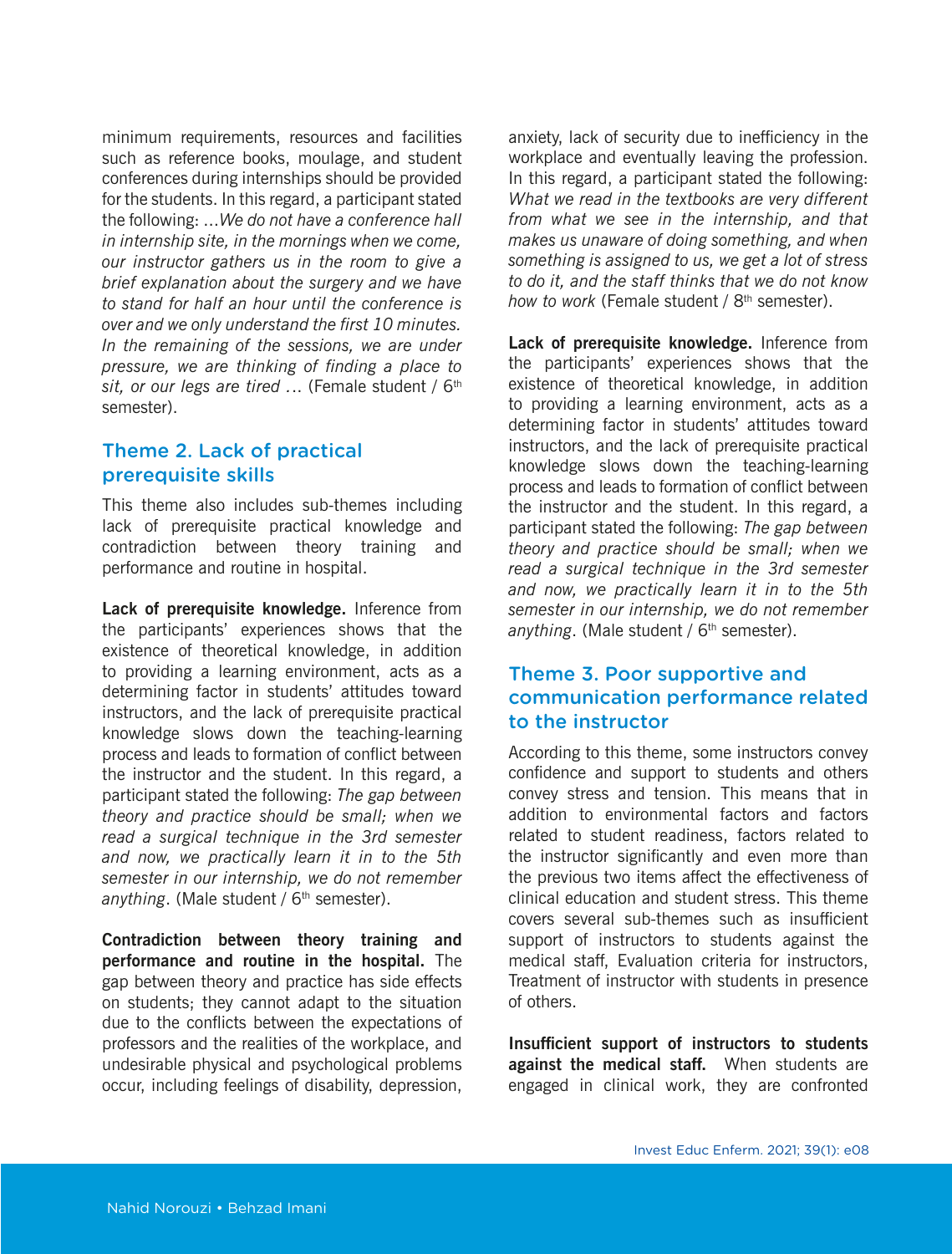with operating room staff and other members of the health team who evaluate or critique their work. In this atmosphere, the friendly and supportive behavior of the clinical instructor is of special importance for the student. The received support from the instructor for student against the treatment staff increases the student's selfconfidence, learning motivation, professional development, and positive outcomes. In this regard, a participant stated the following: *If we have a problem here, the instructor cannot support. The instructor is just someone who tells us a series of things but has no power in the operating room and cannot support us in front of the staff* (Male Student/ 8th semester).

**Evaluation criteria for instructors.** Judging students' achievement of internship goals has been a challenging issue. Students have considered evaluation by clinical instructors as one of the most important problems experienced in working with clinical instructors. Problems in the field of clinical evaluation manifest in the form of student complaints, reported differences in clinical evaluation, and numerous meetings between students and nursing instructors to discuss the issue. In this regard, a participant stated the following: *The instructor only cares about washing hands. He says in the room: Did you scrub or not? But in an operation room where there are several residents and assistants and there is no place for us, what the value of washing our hands and standing on the corner is? If we are circulator, it would be much useful. However, the evaluation criterion is scrubbing. Quality is not important for the university*" (Male student / 8<sup>th</sup> semester).

**Treatment of instructor with students in presence of others.** The friendly and respectful relationship between the instructor and the student makes the student interested in clinical learning and attending the clinic. While the ill-tempered instructor, disrespect, forcing the student to do unpleasant deeds, and unnecessary objections of the student disrupt the relationship between the instructor and the student, and the student feels

that his biggest supporter is standing against him. In this regard, a participant stated the following: ... *When the instructor comes to us and commands us in presence of others, telling doing that and not doing this, this is bad, this is good, this is*  stressful for us... (Female student/ 8<sup>th</sup> semester).

### Theme 4. Psychological needs

The present study shows that operating room students experience various tensions in their training course that may be accompanied by psychological reactions such as depression, anxiety and stress. This theme covers 3 subthemes includes: Concerns about career prospects, Lack of motivational factors, Lack of supportive counseling.

**Concerns about career prospects.** The reasons for negative attitudes and unwillingness to work in the nursing and paramedical professions include lack of a clear job description, lack of specific criteria for promotion to higher positions, dominance of physicians everywhere, lack of professional independence, and low salaries. In this regard, a participant stated the following: ...*When we see the behavior of the surgical team with the operating room staff, how they are humiliated due to a small mistake, we think about our future as the operating room staff does not have a value, and this worries us about the future of our job* ... (Male student / 2nd semester).

**Lack of motivational factors.** In the educational program, in addition to scientific, practical and professional education, attention should be paid to improving the mental health of students so that they can play their professional roles well in the future. *...When we see the top-down behavior of surgeons with the staff, our opinion about our field is changed, that we are always under control, and we think that we should take the entrance exam from the beginning and change our field of*  study... (Female student/ 8<sup>th</sup> semester).

Lack of supportive counseling. Early recognition of stress and its factors as well as stress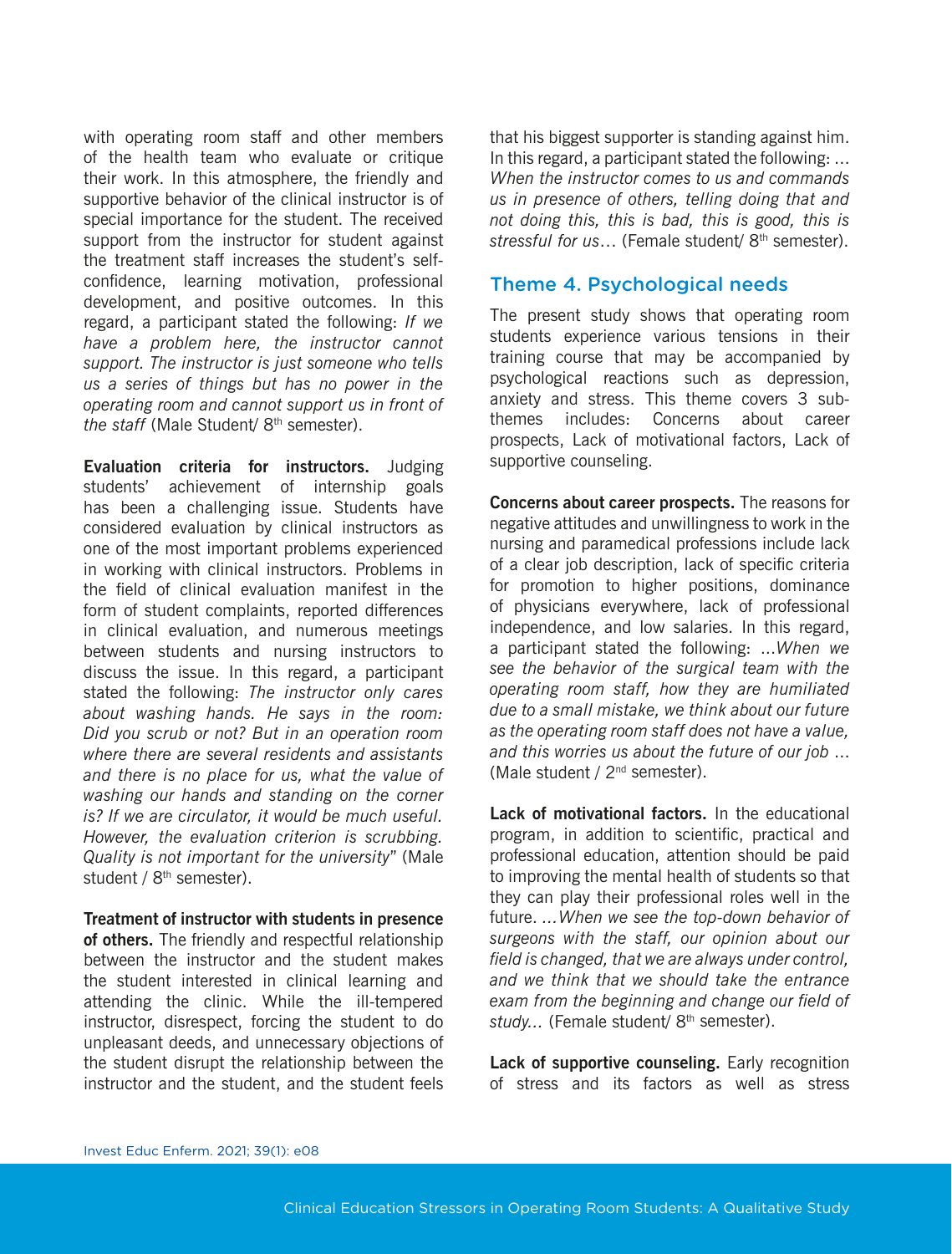management can reduce the incidence of psychological problems, and by expanding counseling programs and prioritizing the problems of operating room students at different levels of education, it is possible to help maintain and improve their health. In this regard, a participant stated: *... When we have a problem and we are not supported, we do not have the motivation to come or work in the internship for a few days and no one asks us what the problem is ...* (Male student/ 8<sup>th</sup> semester).

# **D**iscussion

The present study expresses the objective experiences of the research participants. In the qualitative research, the findings of the present study showed a lack of support for the clinical environment, (insufficient skills of students in communicating with staff - discrimination between paramedical students and residents - poor available facilities for education), lack of practical prerequisite skills (contradiction between theory training and performance - lack of knowledge required for clinical practice), poor supportive and communicative performance of instructors (insufficient support of the instructor to students against the treatment staff - evaluation criteria for instructors and the instructor treatment with students in presence of others) and psychological needs (concern about career prospect - lack of motivational factors and lack of supportive counseling) as the stressors of operating room students of Hamadan Paramedical School in clinical learning environment.

In the case of the first primary theme, the lack of support from the clinical environment, one of the main factors affecting the students' clinical learning environment was the students' relationship with the operating room staff. Students believe that practice along with the support of nursing staff and educators in their clinical education, leads to their better education.<sup>(13)</sup> The research findings indicate

that misbehavior between staff and students negatively affects the process of clinical education. (14) Many students in this study complained of staff discrimination between them and surgical residents. The results of a study conducted by Mohebi et al. showed that a high percentage of nursing students reported discrimination between them and students in other fields.<sup>(15)</sup>

Regarding the second primary theme, the contradiction between teaching and practice, it is said that at present there is no connection between what is taught to students in the classroom and what happens in the clinical environment.<sup>(16)</sup> The gap between theory and practice has side effects on students; due to the conflicts between the expectations of professors and the realities of the workplace, they cannot adapt to the situation and undesirable problems occur in them physically and mentally.(17). The studies carried out show that the disconnection of theory and practice, in addition to learning and educational problems, causes stress and do not received good support in students as well.<sup>(18)</sup> Regarding the third primary theme, the characteristics and skills of the instructor also largely determine the effectiveness of clinical training. Inappropriate interaction between instructor and student and lack of proper communication between them can probably affect all stressors in the clinical environment.<sup>(19)</sup> Given that the clinical instructors play the basic role in controlling stress, motivating and supporting students in the clinical learning environment, they should know that appropriate treatment and adequate support for the student is an important factor in creating his/her interest in the learning environment, promoting clinical skills and reducing stress, and making clinical experiences enjoyable for them.<sup>(20,22)</sup> Another controversial issue is student evaluation. Judging students' achievement of internship goals has been a challenging and stressful issue, and because this has always been one of the most important roles of nursing educators, they have always been concerned about whether their decision to evaluate a student is reflects the reality of the student's clinical performance or not.<sup>(19)</sup>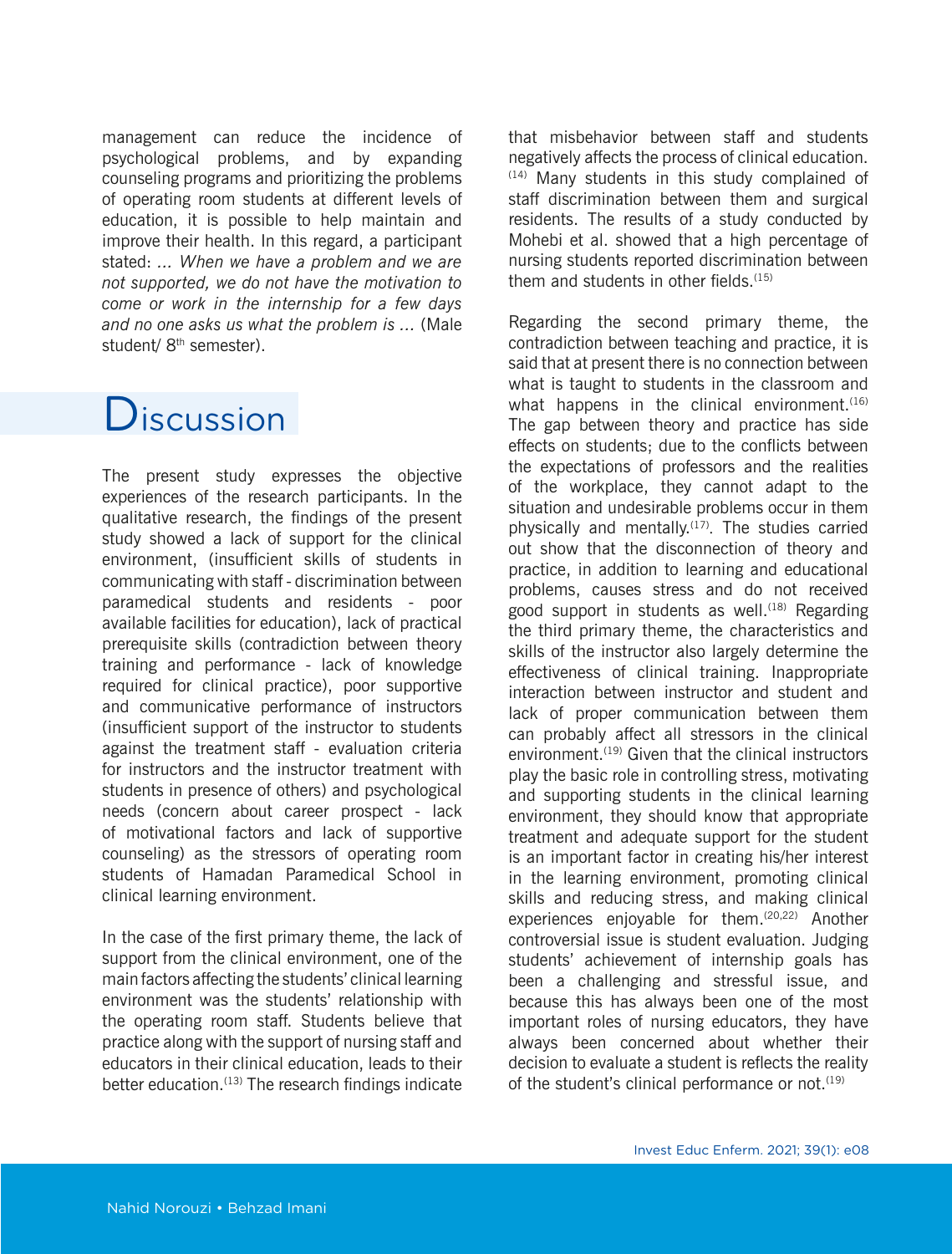In relation to the fourth primary theme, motivation is one of the basic factors in teaching and learning that can affect students' performance in educational and research environments in different ways.<sup>(23)</sup> To have motivated and successful students in the field of education as well as graduates with appropriate skills for employment after graduation, it is necessary for decision makers through appropriate planning to reduce existing concerns about the career prospects and thus increase motivation. Consequently, wasting human and spiritual capital of the country is avoided. In particular, the goal of medical sciences universities is to train health care providers who will influence the growth and development of the country with committed and efficient activities in the health system and as a result, the promotion of public health.<sup>(24)</sup> In recent years, students' attitudes toward their future careers have become more negative, which can have many detrimental effects. Ribeiro et al., for example, cite poor future careers as a reason for elite students to emigrate; Therefore, creating suitable job opportunities, job security, teaching entrepreneurial skills by specialized professors in each field of study and creating a career counseling system in universities can make students' attitudes toward their future careers more positive.<sup>(25)</sup>

From the students' opinions, it can be concluded that education and health managers at higher levels should pay attention to weaknesses, because most of the problems and stressors raised can be modified by management measures. It is hoped that by addressing issues such as environmental problems and lack of facilities, poor performance of instructors, the gap between theoretical and clinical education, lack of supportive counseling, the roots of the problems will be identified so that students can act competently in the clinical

environments in the field of effective patient care. It is suggested that the stressors are identified, the findings of the present study are taken into account, and planning is done to solve problems and improve the conditions of clinical education. These measures should be put at the top of paramedical educational programs in order to take steps towards community health. It is hoped that applying the results of this study by clinical teachers and students will help improve the clinical education process. Further studies in relation to each of the categories obtained in the present study are recommended.

Conclusion. The results showed that not supporting students in the clinical environment, poor practical skills training, poor supportive and communicative performance of the instructor, and not supporting the psychological needs of students are among the stressors of the students' clinical environment. The use of the main classes of stressors of the clinical educational environment designed in this study can help educators and educational administrators to use strategies to strengthen the clinical education of operating room students and subsequently improve their learning.

**Sources of funding:** The financial resources of this study were provided by the Vice Chancellor for Research of Hamedan University of Medical Sciences in Hamedan.

**Acknowledgments:** This study is the result of a research project approved by Hamedan University of Medical Sciences in Hamedan. We would like to thank the esteemed Vice Chancellor for Research of the University, who undertook the financial support of this project, and all the dear students who had the utmost cooperation in achieving this study.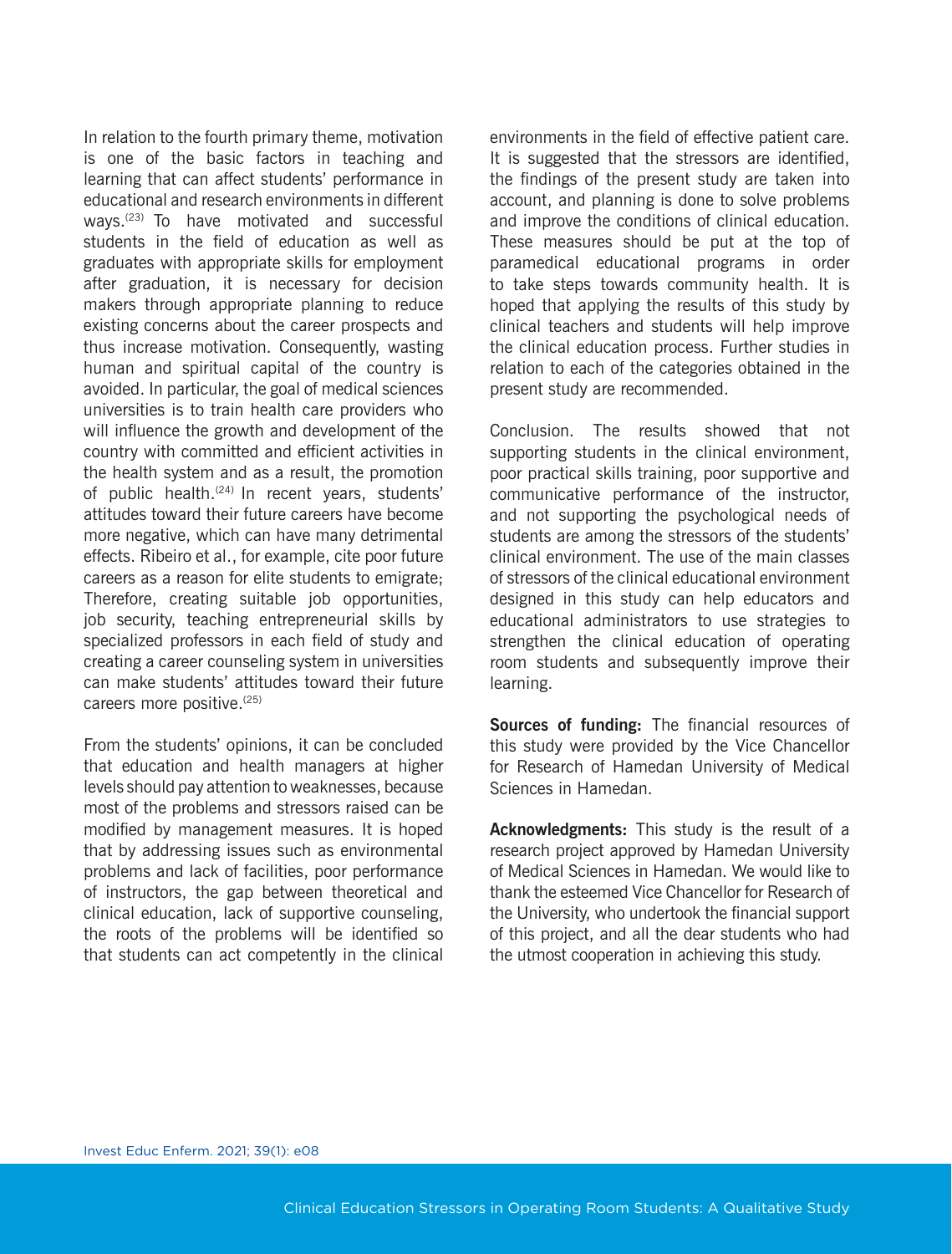## References

- 1. Sajadi SK. Evaluation of laboratory sciences students' attitude toward their field of study and future career in Kurdistan University of Medical Sciences. Zanko J. Med. Sci. 2016; 16:52-60.
- 2. Poorheidari M, Delvarzian ZM, Yahyaee S, Montazeri AS. Study of the stressful experiences of midwifery students during clinical education in the labor room. Res. Med. Educ. 2018; 9(4):58-66.
- 3. Azarabad S, Zaman S S, Nouri B, Valiee S. Frequency, Causes and Reporting Barriers of Nursing Errors in the Operating Room Students. Res. Med. Educ. 2018; 10 (2):18-27.
- 4. Jafarzadeh S. Evaluation the Quality of Clinical Education from Perspectives of operating Room Students, in Fasa University 2016. J. Fasa Univ. Med. Sci. 2019; 8(4):1046-55.
- 5. Meyer R, Van Schalkwyk SC, Prakaschandra R. The operating room as a clinical learning environment: An exploratory study. Nurse Educ. Pract. 2016; 18(3): 60-72
- 6. Chevillotte J. Operating room nursing diploma soon to be accessible through competence validation. Revue de l'infirmiere. 2014; (199):10.
- 7. Farzi S, Haghani F, Farzi S. The challenges of nursing procedures training from the perspective of nursing students: A qualitative study. Strides Dev. Med. Educ. 2016; 12(5):745-52.
- 8. Chauhan E, Bali A, Singh N, Jaggi AS. Cross stress adaptation: phenomenon of interactions between homotypic and heterotypic stressors. Life Sci. 2015; 137:98-104.
- 9. Rudland JR, Wilkinson TJ. When I say … stress. Med. Educ. 2018; 52(7):692–3.
- 10. Geraghty S, Speelman C, Bayes S. Fighting a losing battle: midwives experiences of workplace stress. Women Birth. 2019; 32(3):e297–306.
- 11. He FX, Turnbull B, Kirshbaum MN, Phillips B, Klainin-Yobas P. Assessing stress, protective factors and psychological well-being among undergraduate nursing students. Nurse Educ. Today. 2018; 68:4–12.
- 12. Sajadi M, Mehrabi F. Relationship between Clinical Environment Stressors and Nursing Students Self-Efficacy in Clinical Performance. J. Nur. Educ. 2019; 8(2):44-50.
- 13. Bazrafkan L, Najafi Kalyani M. Nursing Students' Experiences of Clinical Education: A Qualitative Study. Invest. Educ. Enferm. 2018; 36(2):e04.
- 14. Al‐Zayyat A S, Al‐Gamal E. Perceived stress and coping strategies among Jordanian nursing students during clinical practice in psychiatric/mental health courses. Int. J. Ment. health nurs. 2014; 23(4), 326-35.
- 15. Mohebbi Noubandegani Z, Rambod M, Hashemi F, Mohammadi H, Najafi Dolatabad S, Setoudeh G. View point of the nursing students on challenges in clinical training, Shiraz, Iran. Hormozgan Medical Journal. 2012;16:415-421.
- 16. Khodaei A, Mansourain M, Ganjei S, Asgari H. Strategies for decreasing gap between theory & clinical performance from the viewpoints of nursing students in Tabriz university of medical sciences. Res. Med. Educ. 2016; 8(2):49-59.
- 17. Haghani F, Azarbarzin M. Active learning: An approach for reducing theory-practice gap in nursing. 2012. Iran. J. Med. Educ. 2012; 11(9):1179-90.
- 18. Saifan A, AbuRuz ME, Masa'deh R. Theory practice gaps in nursing education: A qualitative perspective. J. Soc. Sci. 2015; 11(1):20-29.
- 19. Labrague LJ, McEnroe-Petitte DM, Papathanasiou IV, Edet OB, Tsaras K, Leocadio MC, et al. Stress and coping strategies among nursing students: an international study. J. Ment. Health. 2018; 27(5):402–8.
- 20. Fathi M, Shafiean M, Gharibi F. Clinical education stressors from the perspective of students of nursing, midwifery, and operating room: a study in Kurdistan University of Medical Sciences. Iran. J. Med. Educ. 2012; 11:675-84.
- 21. Arkan B, Ordin Y, Yılmaz D. Undergraduate nursing students' experience related to their clinical learning environment and factors affecting to their clinical learning process. J. Nurs. Educ. Pract. 2018; 29:127–32.
- 22. Pazargadi M, Ashktorab T, Khosravi S. Multi-rater evaluation in the clinical evaluation of nursing students: Instructorsexperiences and viewpoints. J. Qual. Res. Health Sci. 2012; 1:102-11.
- 23. Roohi G, Asayesh H. Students' academic motivation in Golestan university of medical sciences. Iran. J. Med. Educ. 2012; 12:152-9.